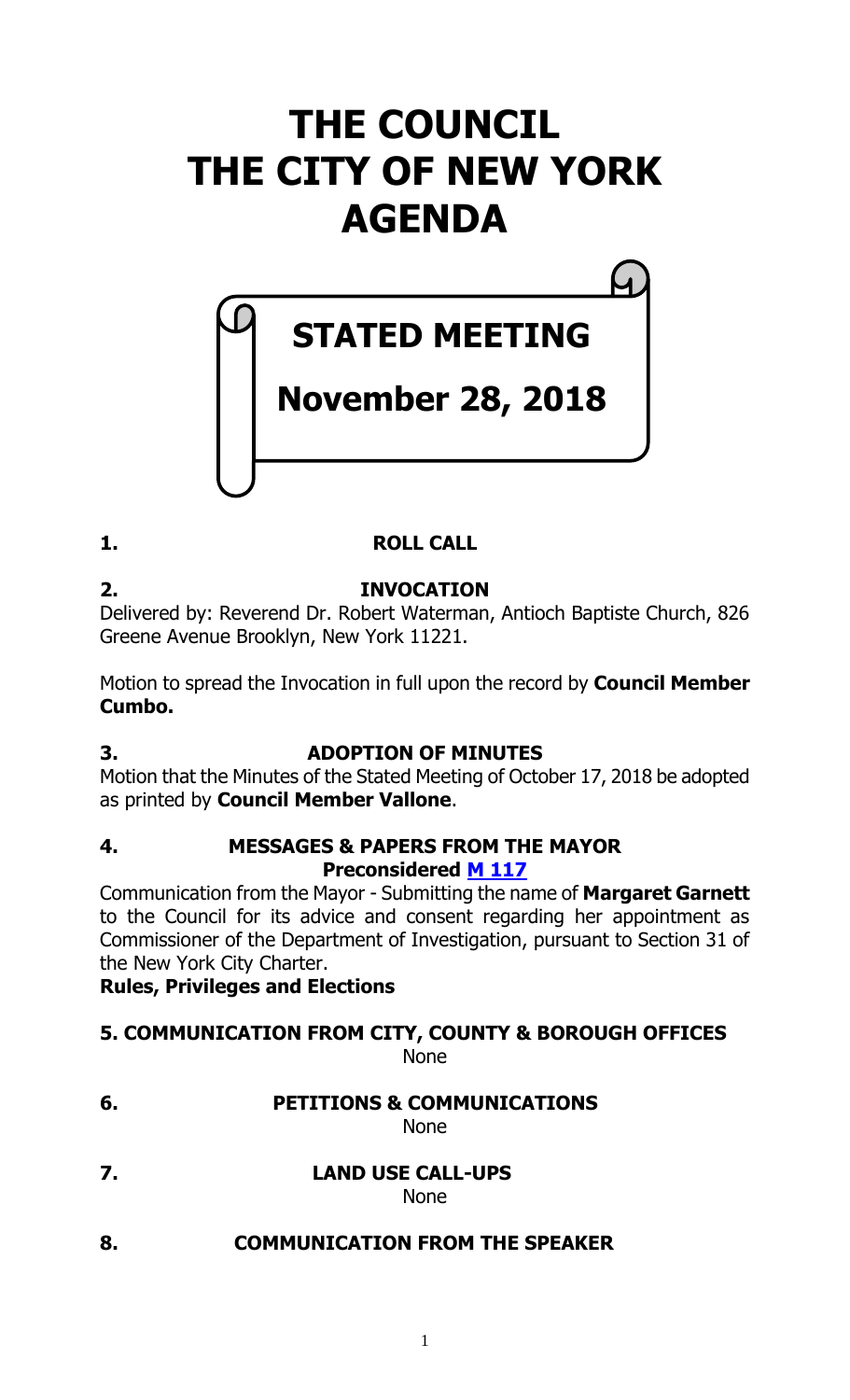### **9. DISCUSSION OF GENERAL ORDERS**

#### **10. REPORT OF SPECIAL COMMITTEES** None

#### **11. REPORTS OF STANDING COMMITTEES Report of the Committee on Criminal Justice [Int 514-A](https://legistar.council.nyc.gov/LegislationDetail.aspx?ID=3343946&GUID=DBAFFC40-8E60-4627-80CE-A34B08ABB91F&Options=Advanced&Search=)**

An Amended Local Law to amend the New York city charter, in relation to informing persons released from city jails of their voting rights. **Amended and Coupled on GO**

### **Report of the Committee on Finance**

**[L.U.](https://legistar.council.nyc.gov/LegislationDetail.aspx?ID=3726172&GUID=7D1768C9-FB5A-4383-8D79-BFAB7995545F&Options=ID|&Search=0264) 264 & [Res](https://legistar.council.nyc.gov/LegislationDetail.aspx?ID=3763674&GUID=8E276F41-15C1-4BCD-9805-79257F88F242&Options=ID|&Search=) 642**

451-455 East 116th Street, Block 1710, Lots 22 and 24; Manhattan, Community District No. 11, Council District No. 8. **Coupled on GO**

### **Report of the Committee on Fire and Emergency Management [Int 744-A](https://legistar.council.nyc.gov/LegislationDetail.aspx?ID=3461465&GUID=D37D1B1A-33EE-4A08-9125-6CA10422DAFC&Options=Advanced&Search=)**

An Amended Local Law to amend the administrative code of the city of New York, in relation to requiring the fire department to report on emergency medical services divisions and stations.

#### **Amended and Coupled on GO**

### **[Int 746-A](https://legistar.council.nyc.gov/LegislationDetail.aspx?ID=3461466&GUID=F3C57C34-5BC5-446A-B238-60A3DE417CA6&Options=Advanced&Search=)**

An Amended Local Law to amend the administrative code of the city of New York, in relation to requiring the fire department to annually report on the potential impact of certain rezonings on department services.

#### **Amended and Coupled on GO**

#### **[Int 1054-A](https://legistar.council.nyc.gov/LegislationDetail.aspx?ID=3597611&GUID=6DFC84A4-888A-4656-8D1E-EB29A64CB732&Options=Advanced&Search=)**

An Amended Local Law to amend the administrative code of the city of New York, in relation to creating online applications for fire alarm plan examinations and inspections.

#### **Amended and Coupled on GO**

#### **Report of the Committee on For-Hire Vehicles**

**[Int 1069-A](https://legistar.council.nyc.gov/LegislationDetail.aspx?ID=3597768&GUID=C5BFBDE4-872D-4ACC-B611-A36FA375EEA3&Options=Advanced&Search=)**

An Amended Local Law in relation to debt owed by owners of medallions. **Amended and Coupled on GO**

# **Report of the Committee on Governmental Operations**

## **[Int 367](https://legistar.council.nyc.gov/LegislationDetail.aspx?ID=3332156&GUID=0F8079C6-CF57-47F9-9C3D-48A09B2F2AFE&Options=Advanced&Search=)**

A Local Law to amend the New York city charter, in relation to the department of probation informing persons of their voting rights.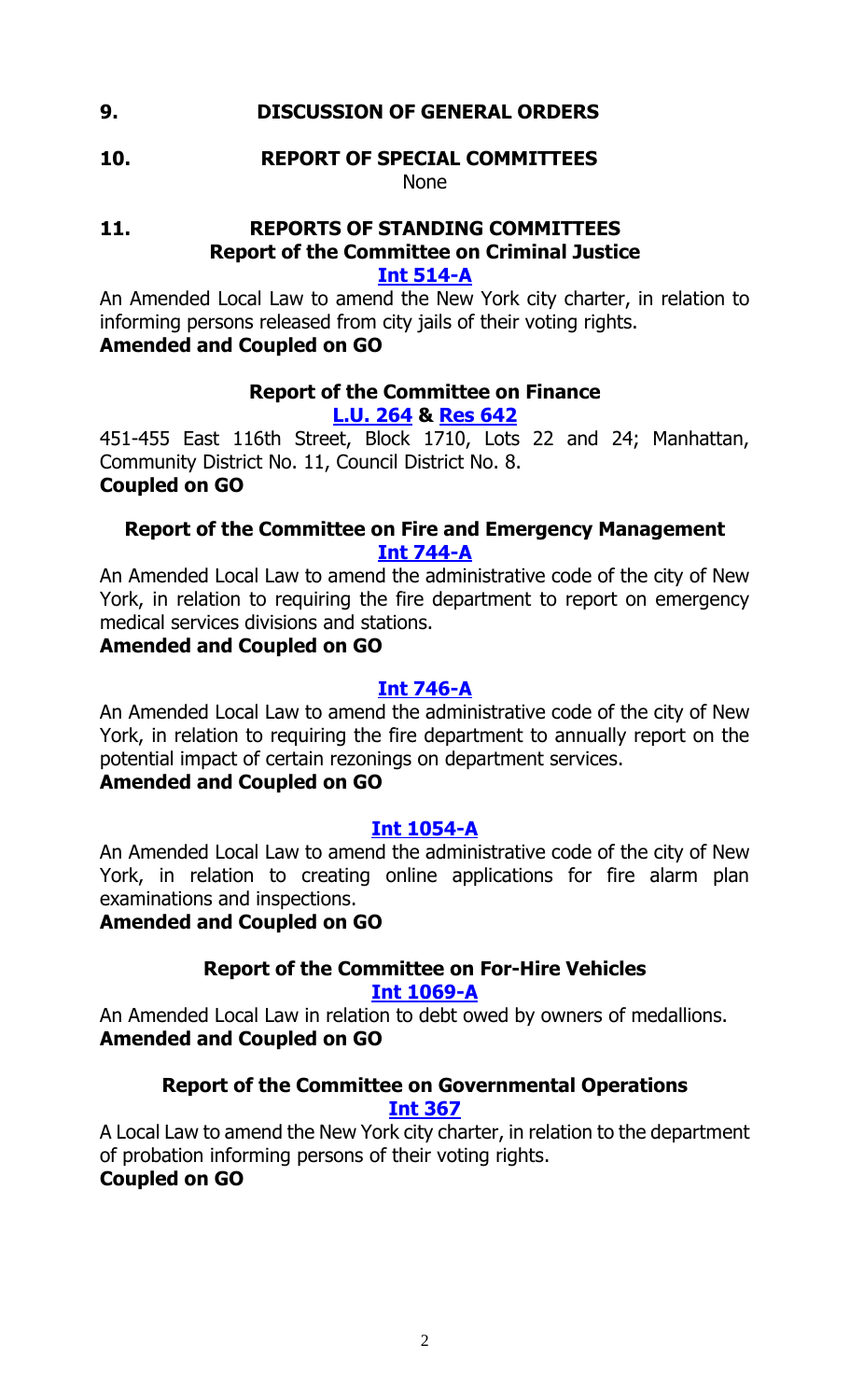#### **[Int 1115-A](https://legistar.council.nyc.gov/LegislationDetail.aspx?ID=3683685&GUID=039175D9-AC57-4398-897F-D5DA8D1530C7&Options=Advanced&Search=)**

An Amended Local Law to amend the New York city charter, in relation to agencies assisting eligible parolees with voter registration.

# **Amended and Coupled on GO**

#### **Report of the Committee on Land Use [L.U. 218](https://legistar.council.nyc.gov/LegislationDetail.aspx?ID=3673512&GUID=76B2D440-EFE3-4A25-85C8-4F338807D483&Options=Advanced&Search=) & [Res](https://legistar.council.nyc.gov/LegislationDetail.aspx?ID=3759210&GUID=A2C029C9-B013-465F-BA9A-F7225EC458E5&Options=ID|&Search=) 643**

Application No. **20195035 HIM** (**N 190044 HIM**) [**DL 509, LP-2600**] submitted by the New York City Landmarks Preservation Commission pursuant to Section 3020 of the New York City Charter and Chapter 3 of Title 25 of the Administrative Code of the City of New York, concerning the landmark designation of the former AT&T Corporate Headquarters Building at 550 Madison Avenue, Tax Map Block 1291, Lot 10, Borough of Manhattan, Community District 5, Council District 4.

#### **Coupled on GO**

# **[L.U. 232](https://legistar.council.nyc.gov/LegislationDetail.aspx?ID=3685415&GUID=2721ACCC-1913-4499-A53D-1D4F51D476DC&Options=Advanced&Search=) & [Res](https://legistar.council.nyc.gov/LegislationDetail.aspx?ID=3759211&GUID=8F4D1CFC-B363-4C9D-A50A-A09954054116&Options=ID|&Search=) 644**

Application No. **20195065 HAX** (**Park and Elton Apartments**) submitted by the New York City Department of Housing Preservation and Development pursuant to Article 16 of the General Municipal Law for approval of an Urban Development Action Area Project and for the approval of a real property tax exemption pursuant to Section 577 of Article XI of the Private Housing Finance Law, for real property located at Block 2381, Lot 43, Block 2418, Lot 6, Borough of the Bronx, Community Districts 1 and 3, Council District 17. **Coupled on GO**

# **[L.U. 240](https://legistar.council.nyc.gov/LegislationDetail.aspx?ID=3704394&GUID=F90A76CB-2357-4A02-ACA0-DDF6AC912123&Options=Advanced&Search=) & [Res](https://legistar.council.nyc.gov/LegislationDetail.aspx?ID=3759212&GUID=D3930571-008C-4A45-B8D0-3BCB501D83DF&Options=ID|&Search=) 645**

Application No. **20195151 HAM** (**MEC 125th Street – Parcel B West**) submitted by the New York City Department of Housing Preservation and Development pursuant to Article XI of the Private Housing Finance Law for the approval of a new exemption from real property taxes for property located at Block 1790, Lots 1, 3, 5, 6, p/o 8, 41, 44, 45, 46, and 101, Borough of Manhattan, Community District 11, Council District 8. **Coupled on GO**

# **[L.U. 260](https://legistar.council.nyc.gov/LegislationDetail.aspx?ID=3712852&GUID=33E920D7-F05C-4FFE-8C4A-C5D22AF7D3DF&Options=Advanced&Search=) & [Res](https://legistar.council.nyc.gov/LegislationDetail.aspx?ID=3759213&GUID=55AAB94E-6EBB-4E62-836C-55C6747EDF09&Options=ID|&Search=) 646**

Application No. **20195059 TCM** submitted pursuant to Section 20-226 of the Administrative Code of the City of New York, concerning the petition of By The Glass, Inc., d/b/a UVA for renewal of a revocable consent to maintain, operate, and use an unenclosed sidewalk café located at 1486 Second Avenue, Borough of Manhattan, Council District 5, Community District 8. **Coupled on GO**

# **[L.U.](https://legistar.council.nyc.gov/LegislationDetail.aspx?ID=3712853&GUID=03706BD6-02A3-4211-A1EE-6A26B606AF9C&Options=Advanced&Search=) 261 & [Res](https://legistar.council.nyc.gov/LegislationDetail.aspx?ID=3759214&GUID=ACA47EB9-3388-4FAD-AAB8-F36FEDE2B4F9&Options=ID|&Search=) 647**

Application No. **20195169 TCM** submitted pursuant to Section 20-225 of the Administrative Code of the City of New York, concerning the petition of Three Decker Restaurant, LTD., d/b/a Three Decker Restaurant, for the renewal of a revocable consent to construct and/or maintain, operate and use an enclosed sidewalk café located at 1746 2nd Avenue, Borough of Manhattan, Council District 5, Community District 8.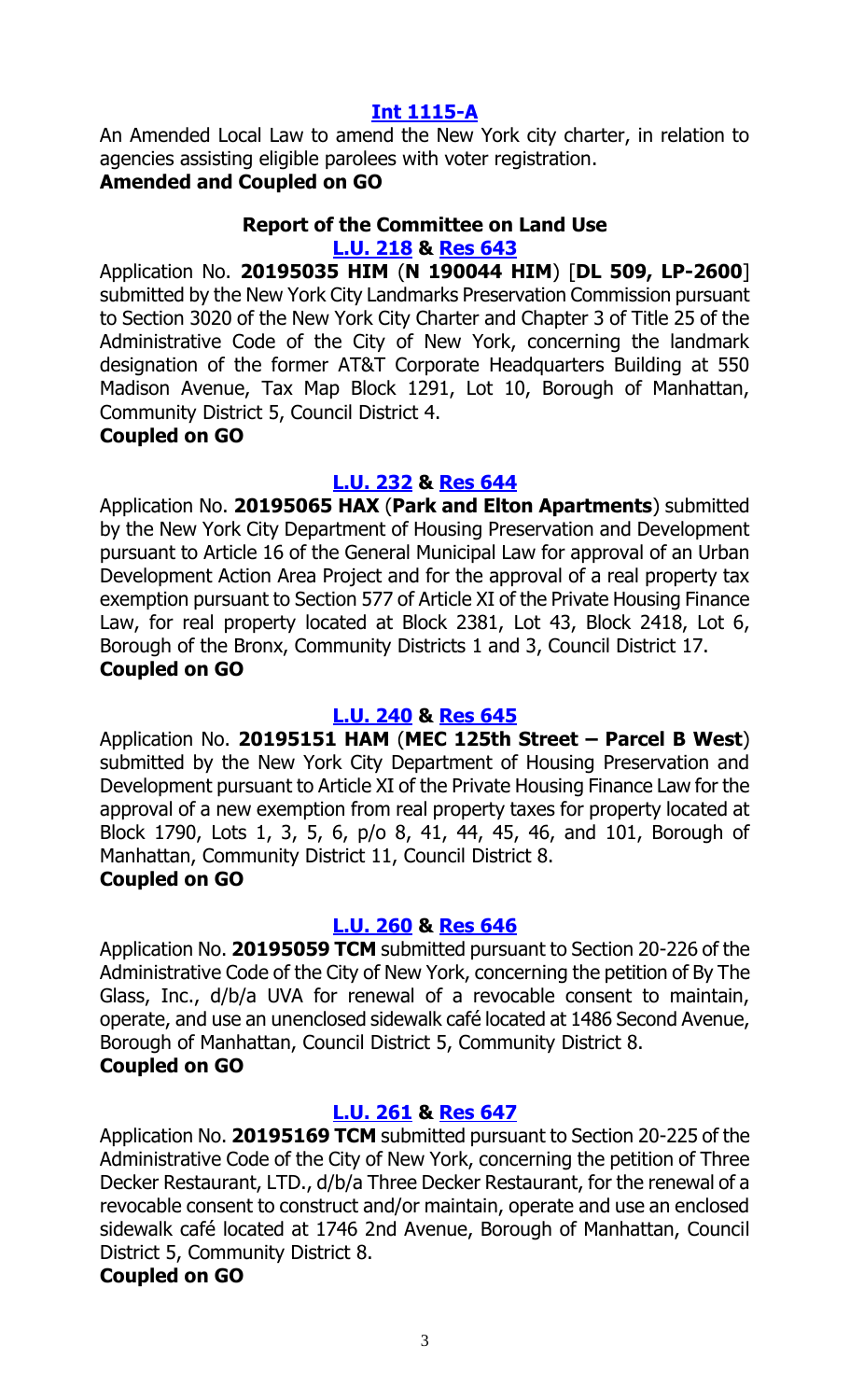#### **[L.U. 262](https://legistar.council.nyc.gov/LegislationDetail.aspx?ID=3712854&GUID=DE8C5282-CF80-4176-BE7D-C108E00FC9B5&Options=Advanced&Search=) & [Res](https://legistar.council.nyc.gov/LegislationDetail.aspx?ID=3759215&GUID=EF372CA8-2516-4DB7-A9C8-A729725572F2&Options=ID|&Search=) 648**

Application No. **20195056 TCK** submitted pursuant to Section 20-226 of the Administrative Code of the City of New York, concerning the petition of 931 Manhattan Café LLC, d/b/a Citroen, for a new revocable consent to maintain, operate, and use an unenclosed sidewalk café located at 931 Manhattan Avenue, Borough of Brooklyn, Council District 33, Community District 1. **Coupled on GO**

#### **[L.U. 263](https://legistar.council.nyc.gov/LegislationDetail.aspx?ID=3712894&GUID=B427C253-547F-474C-B229-9D2E694DBB7F&Options=Advanced&Search=) & [Res](https://legistar.council.nyc.gov/LegislationDetail.aspx?ID=3759216&GUID=618946E2-B932-4444-B2A7-CF325BDB84EA&Options=ID|&Search=) 649**

Application No. **20195103 TCM** submitted pursuant to Section 20-226 of the Administrative Code of the City of New York, concerning the petition of 27 East Restaurant Holdings LLC, d/b/a Fleming By Le Bilboquet, for a new revocable consent to maintain, operate, and use an unenclosed sidewalk café located at 27 East 62nd Street, Borough of Manhattan, Council District 4, Community Board 8.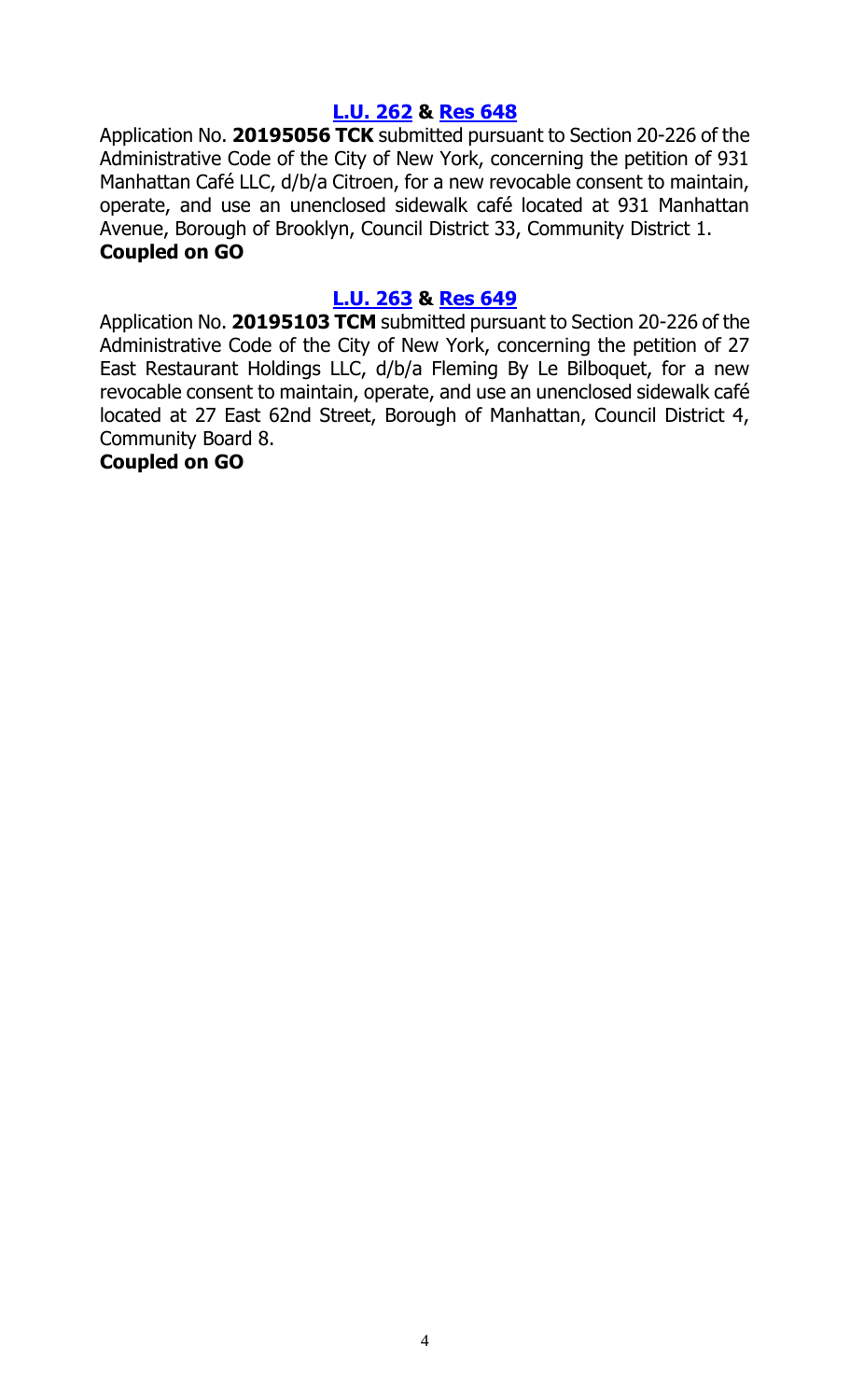#### **Report of the Committee on Rules, Privileges and Elections Preconsidered M [117](https://legistar.council.nyc.gov/LegislationDetail.aspx?ID=3761154&GUID=C40D8CFB-66E7-478E-9951-C0FCBAA5798C&Options=ID|&Search=)**

Report of the Committee on Rules, Privileges and Elections approving the appointment by the Mayor of

### **Margaret M. Garnett**

As Commissioner of the New York City Department of Investigation

The Committee on Rules, Privileges and Elections respectfully reports:

Pursuant to § 31 of the New York City *Charter*, the Committee on Rules, Privileges and Elections, hereby approves the appointment by the Mayor of **Margaret M. Garnett** as Commissioner of the New York City Department of Investigation to serve for an indefinite term.

This matter will be referred to the Committee on November 28, 2018

### **Res [650](https://legistar.council.nyc.gov/LegislationDetail.aspx?ID=3763684&GUID=5F95B591-9DFB-4FFE-9531-0D26CB5FFBEA&Options=ID|&Search=)**

#### RESOLUTION APPROVING THE APPOINTMENT BY THE MAYOR OF **MARGARET M. GARNETT** AS COMMISSIONER OF THE NEW YORK CITY DEPARTMENT OF INVESTIGATION

By Council Member Koslowitz

RESOLVED, that pursuant § 31 of the New York City Charter**,** the Council does hereby approve the appointment by the Mayor of Margaret M. Garnett as the Commissioner of the New York City Department of Investigation to serve for an indefinite term.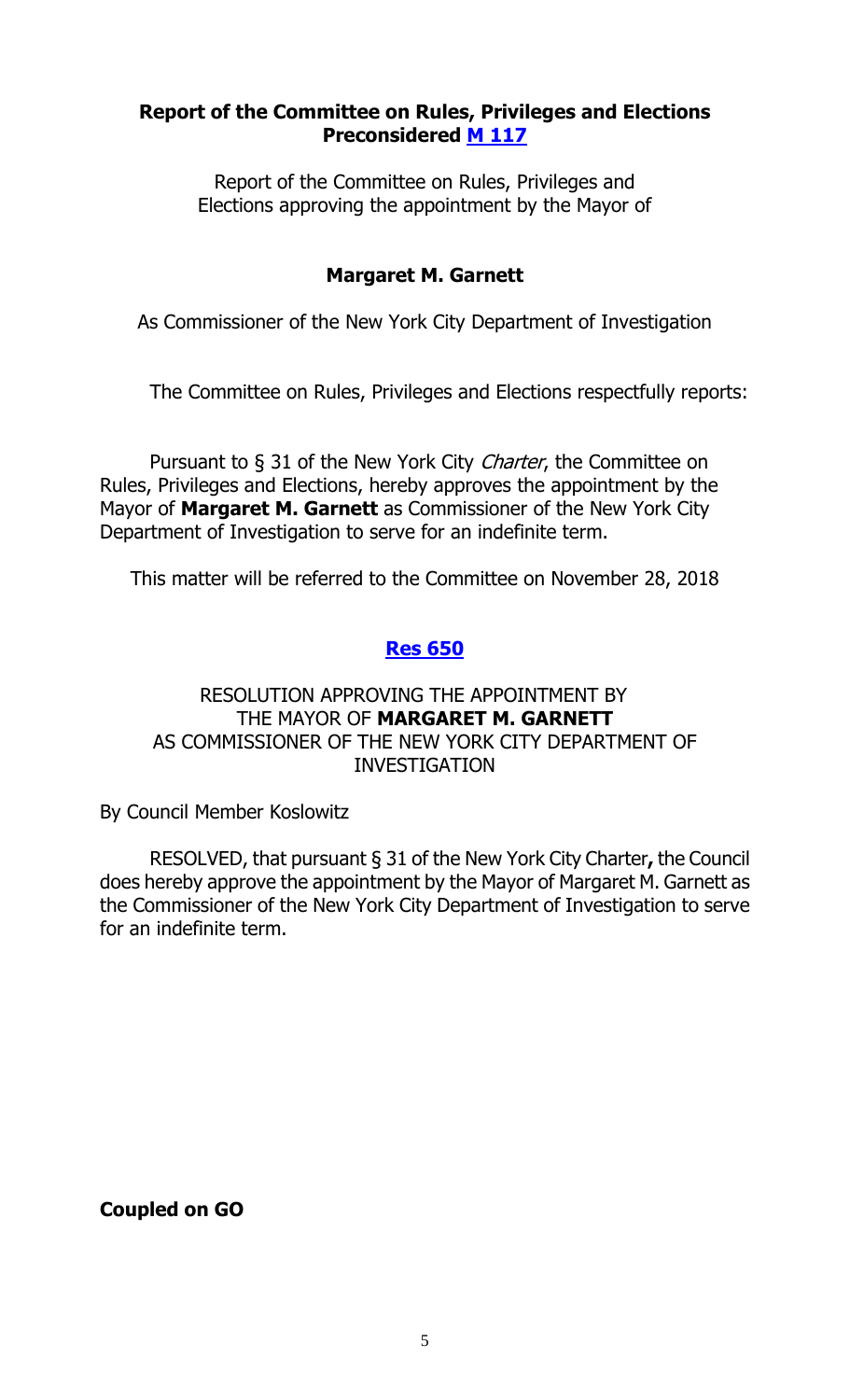# **Report of the Committee on Transportation**

#### **Int [370-A](https://legistar.council.nyc.gov/LegislationDetail.aspx?ID=3332155&GUID=FC593A54-3459-40C4-8D34-5CDB8697AC11&Options=Advanced&Search=)**

An Amended Local Law to amend the administrative code of the city of New York, in relation to suspending alternate side parking regulations on Three Kings' Day.

## **Amended and Coupled on GO**

# **Int [497-A](https://legistar.council.nyc.gov/LegislationDetail.aspx?ID=3343890&GUID=CEEE552F-E883-4409-A77C-E884AB99C41B&Options=Advanced&Search=)**

An Amended Local Law to amend the administrative code of the city of New York, in relation to suspending alternate side parking regulations on Lunar New Year's Eve.

# **Amended and Coupled on GO**

# **Report of the Committee on Youth Services**

#### **[Int 480-A](https://legistar.council.nyc.gov/LegislationDetail.aspx?ID=3343813&GUID=B8AE7E42-45EC-4523-AEBD-514C893B3C42&Options=Advanced&Search=)**

An Amended Local Law to amend the administrative code of the city of New York, in relation to requiring the department of youth and community development to create a runaway and homeless youth immigration information plan.

### **Amended and Coupled on GO**

# **12. GENERAL ORDER CALENDAR**

# **[Int 720](https://legistar.council.nyc.gov/LegislationDetail.aspx?ID=3364140&GUID=4A00AE92-D940-431A-A3C6-0AA406BC41F1&Options=ID|&Search=0720)**

A Local Law to amend the New York city building code, in relation to clarifying the requirements for site safety training providers. **Laid Over**

Commissioner of Deeds **Coupled on GO**

### **COUPLED ON GENERAL ORDER CALENDAR Criminal Justice**

**[Int 514-A](https://legistar.council.nyc.gov/LegislationDetail.aspx?ID=3343946&GUID=DBAFFC40-8E60-4627-80CE-A34B08ABB91F&Options=Advanced&Search=)** - Informing persons released from city jails of their voting rights. **A and GO**

#### **Finance**

**[L.U.](https://legistar.council.nyc.gov/LegislationDetail.aspx?ID=3726172&GUID=7D1768C9-FB5A-4383-8D79-BFAB7995545F&Options=ID|&Search=0264) 264 & [Res 642](https://legistar.council.nyc.gov/LegislationDetail.aspx?ID=3763674&GUID=8E276F41-15C1-4BCD-9805-79257F88F242&Options=ID|&Search=)** - 451-455 East 116th Street, Block 1710, Lots 22 and 24; Manhattan, Community District No. 11, Council District No. 8. **GO**

#### **Fire and Emergency Management**

**[Int 744-A](https://legistar.council.nyc.gov/LegislationDetail.aspx?ID=3461465&GUID=D37D1B1A-33EE-4A08-9125-6CA10422DAFC&Options=Advanced&Search=)** - Report on emergency medical services divisions and stations. **A and GO**

**[Int 746-A](https://legistar.council.nyc.gov/LegislationDetail.aspx?ID=3461466&GUID=F3C57C34-5BC5-446A-B238-60A3DE417CA6&Options=Advanced&Search=)** - Annually report on the potential impact of certain rezonings on department services.

#### **A and GO**

**[Int 1054-A](https://legistar.council.nyc.gov/LegislationDetail.aspx?ID=3597611&GUID=6DFC84A4-888A-4656-8D1E-EB29A64CB732&Options=Advanced&Search=)** - Online applications for fire alarm plan examinations and inspections.

**A and GO**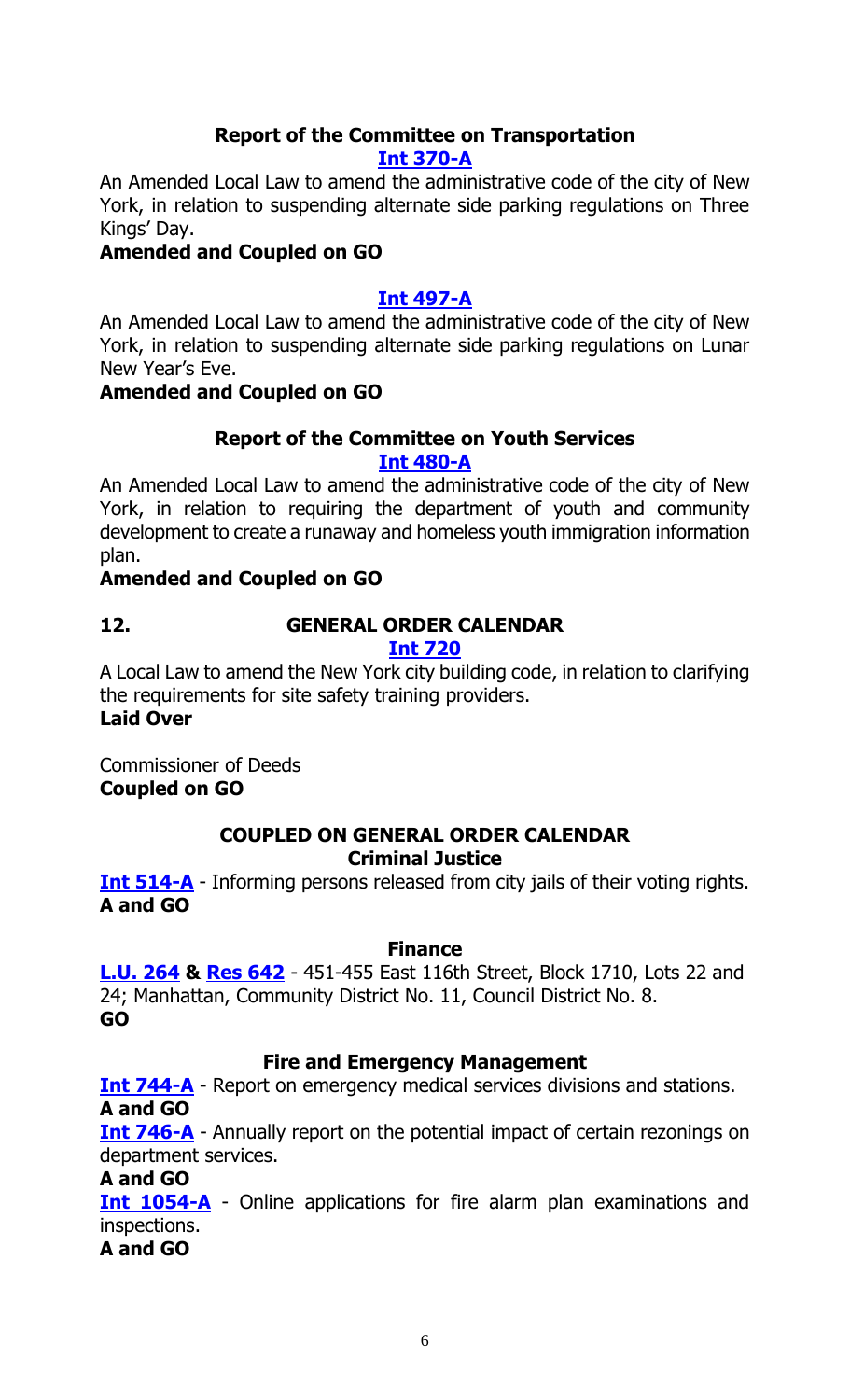## **For-Hire Vehicles**

**[Int 1069-A](https://legistar.council.nyc.gov/LegislationDetail.aspx?ID=3597768&GUID=C5BFBDE4-872D-4ACC-B611-A36FA375EEA3&Options=Advanced&Search=)** - Debt owed by owners of medallions. **A and GO**

## **Governmental Operations**

**[Int 367](https://legistar.council.nyc.gov/LegislationDetail.aspx?ID=3332156&GUID=0F8079C6-CF57-47F9-9C3D-48A09B2F2AFE&Options=Advanced&Search=)** - Department of probation informing persons of their voting rights. **GO**

**[Int 1115-A](https://legistar.council.nyc.gov/LegislationDetail.aspx?ID=3683685&GUID=039175D9-AC57-4398-897F-D5DA8D1530C7&Options=Advanced&Search=)** - Agencies assisting eligible parolees with voter registration. **A and GO**

#### **Land Use**

**[L.U. 218](https://legistar.council.nyc.gov/LegislationDetail.aspx?ID=3673512&GUID=76B2D440-EFE3-4A25-85C8-4F338807D483&Options=Advanced&Search=) & [Res](https://legistar.council.nyc.gov/LegislationDetail.aspx?ID=3759210&GUID=A2C029C9-B013-465F-BA9A-F7225EC458E5&Options=ID|&Search=) 643** - App. **20195035 HIM** (**N 190044 HIM**) [**DL 509, LP-2600**] Manhattan, Community District 5, Council District 4. **GO [L.U. 232](https://legistar.council.nyc.gov/LegislationDetail.aspx?ID=3685415&GUID=2721ACCC-1913-4499-A53D-1D4F51D476DC&Options=Advanced&Search=) & [Res](https://legistar.council.nyc.gov/LegislationDetail.aspx?ID=3759211&GUID=8F4D1CFC-B363-4C9D-A50A-A09954054116&Options=ID|&Search=) 644** - App. **20195065 HAX** (**Park and Elton Apartments**) Bronx, Community Districts 1 and 3, Council District 17. **GO [L.U. 240](https://legistar.council.nyc.gov/LegislationDetail.aspx?ID=3704394&GUID=F90A76CB-2357-4A02-ACA0-DDF6AC912123&Options=Advanced&Search=) & [Res](https://legistar.council.nyc.gov/LegislationDetail.aspx?ID=3759212&GUID=D3930571-008C-4A45-B8D0-3BCB501D83DF&Options=ID|&Search=) 645** - App. **20195151 HAM** (**MEC 125th Street – Parcel B West**) Manhattan, Community District 11, Council District 8. **GO [L.U. 260](https://legistar.council.nyc.gov/LegislationDetail.aspx?ID=3712852&GUID=33E920D7-F05C-4FFE-8C4A-C5D22AF7D3DF&Options=Advanced&Search=) & [Res](https://legistar.council.nyc.gov/LegislationDetail.aspx?ID=3759213&GUID=55AAB94E-6EBB-4E62-836C-55C6747EDF09&Options=ID|&Search=) 646** - App. **20195059 TCM** Manhattan, Council District 5, Community District 8. **GO [L.U.](https://legistar.council.nyc.gov/LegislationDetail.aspx?ID=3712853&GUID=03706BD6-02A3-4211-A1EE-6A26B606AF9C&Options=Advanced&Search=) 261 & [Res](https://legistar.council.nyc.gov/LegislationDetail.aspx?ID=3759214&GUID=ACA47EB9-3388-4FAD-AAB8-F36FEDE2B4F9&Options=ID|&Search=) 647** - App. **20195169 TCM** Manhattan, Council District 5, Community District 8. **GO [L.U. 262](https://legistar.council.nyc.gov/LegislationDetail.aspx?ID=3712854&GUID=DE8C5282-CF80-4176-BE7D-C108E00FC9B5&Options=Advanced&Search=) & [Res](https://legistar.council.nyc.gov/LegislationDetail.aspx?ID=3759215&GUID=EF372CA8-2516-4DB7-A9C8-A729725572F2&Options=ID|&Search=) 648** - App. **20195056 TCK** Brooklyn, Council District 33,

Community District 1.

**GO**

**[L.U. 263](https://legistar.council.nyc.gov/LegislationDetail.aspx?ID=3712894&GUID=B427C253-547F-474C-B229-9D2E694DBB7F&Options=Advanced&Search=) & [Res](https://legistar.council.nyc.gov/LegislationDetail.aspx?ID=3759216&GUID=618946E2-B932-4444-B2A7-CF325BDB84EA&Options=ID|&Search=) 649** - App. **20195103 TCM** Manhattan, Council District 4, Community Board 8.

**GO**

#### **Rules, Privileges and Elections**

**Preconsidered [M 117](https://legistar.council.nyc.gov/LegislationDetail.aspx?ID=3761154&GUID=C40D8CFB-66E7-478E-9951-C0FCBAA5798C&Options=ID|&Search=) & [Res 650](https://legistar.council.nyc.gov/LegislationDetail.aspx?ID=3763684&GUID=5F95B591-9DFB-4FFE-9531-0D26CB5FFBEA&Options=ID|&Search=)** - Margaret Garnett appointment as Commissioner of the Department of Investigation. **GO**

#### **Transportation**

**[Int 370-A](https://legistar.council.nyc.gov/LegislationDetail.aspx?ID=3332155&GUID=FC593A54-3459-40C4-8D34-5CDB8697AC11&Options=Advanced&Search=)** - Suspending alternate side parking regulations on Three Kings' Day.

**A and GO**

**[Int 497-A](https://legistar.council.nyc.gov/LegislationDetail.aspx?ID=3343890&GUID=CEEE552F-E883-4409-A77C-E884AB99C41B&Options=Advanced&Search=)** - Suspending alternate side parking regulations on Lunar New Year's Eve.

**A and GO**

#### **Youth Services**

**[Int 480-A](https://legistar.council.nyc.gov/LegislationDetail.aspx?ID=3343813&GUID=B8AE7E42-45EC-4523-AEBD-514C893B3C42&Options=Advanced&Search=)** - Create a runaway and homeless youth immigration information plan. **A and GO**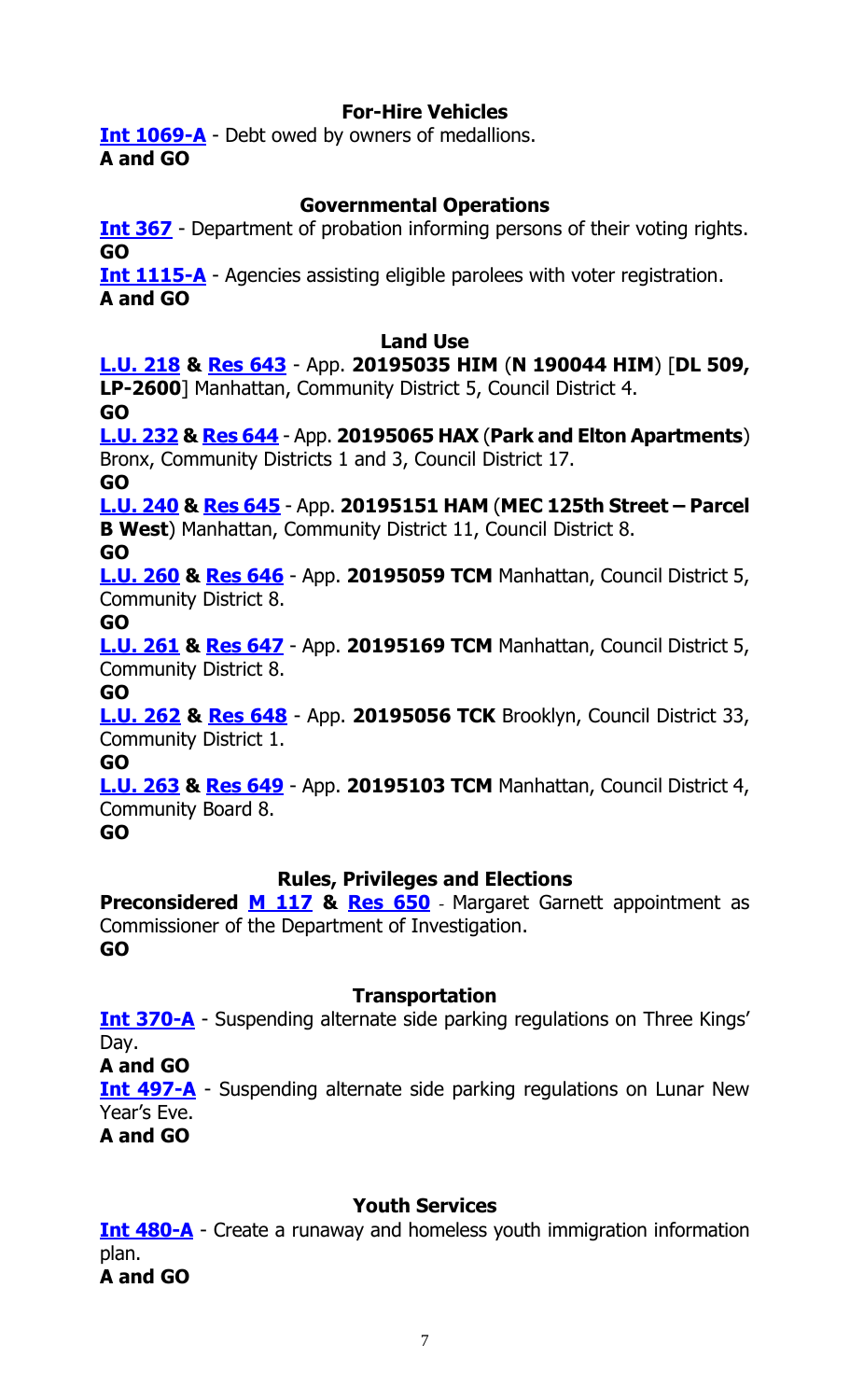# **GENERAL ORDER CALENDAR**

Commissioner of Deeds **GO**

# **Roll Call**

# **13. INTRODUCTION & READING OF BILLS**

#### **14. DISCUSSION OF RESOLUTIONS**

# **15. RESOLUTIONS**

### **[Res 608](https://legistar.council.nyc.gov/LegislationDetail.aspx?ID=3724273&GUID=2F79F71E-FB47-43BD-A0EB-FB76D0EC3068&Options=Advanced&Search=)**

Resolution authorizing the Speaker to submit a public comment on behalf of the Council to the Federal Register, concerning the proposed change to the Public Charge rule.

# **Adopted by the Committee on Immigration**

#### **[Res 609](https://legistar.council.nyc.gov/LegislationDetail.aspx?ID=3727355&GUID=A0891AC1-03CF-4131-A2A5-84B63770522B&Options=Advanced&Search=)**

Resolution opposing the newly proposed public charge rule and urging the federal government not to move forward with its adoption.

**Adopted by the Committee on Immigration**

- **16. GENERAL DISCUSSION**
- **17. EXTENSION OF REMARKS**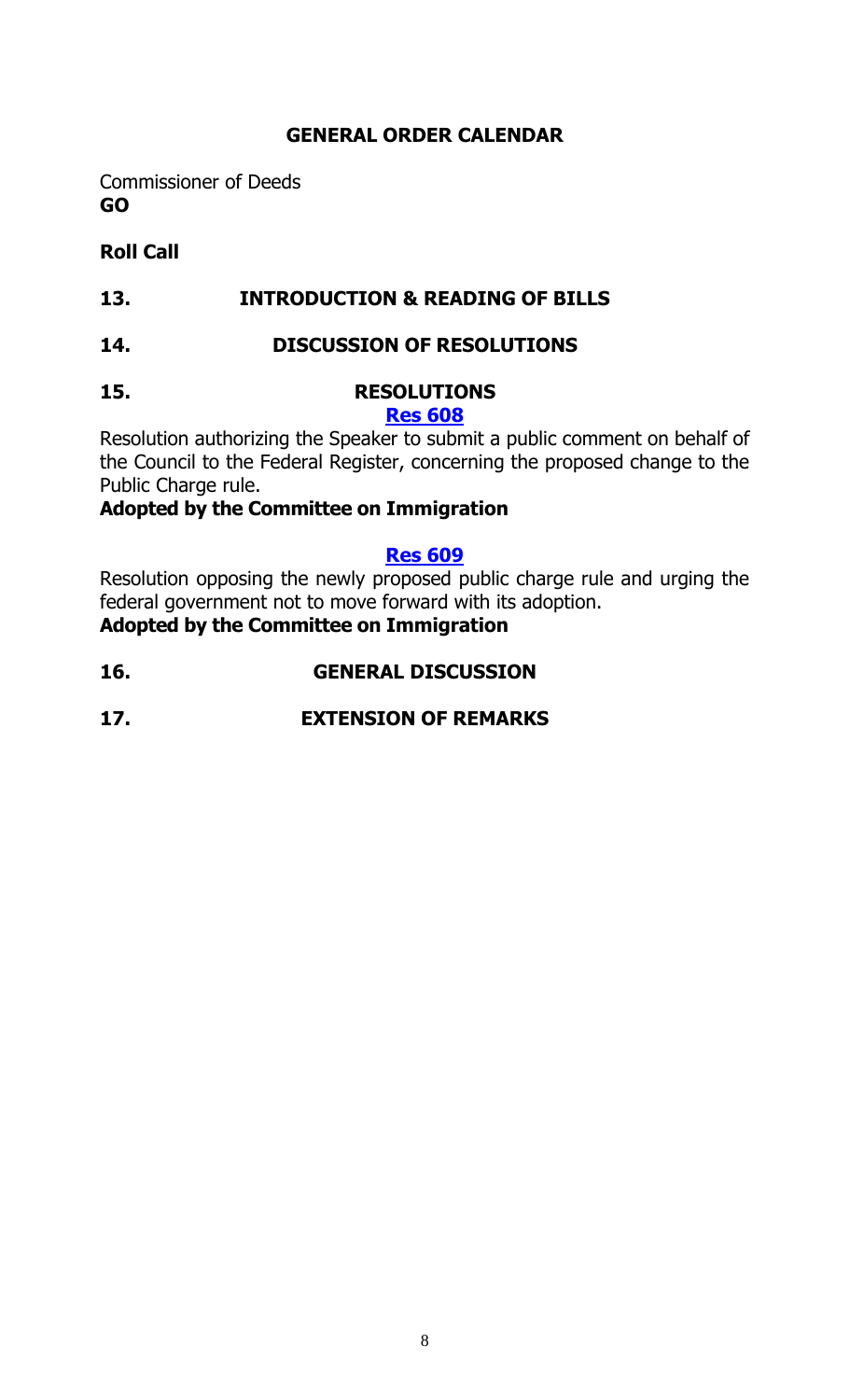# **INTRODUCTION AND READING OF BILLS**

#### **[Int 1241](https://legistar.council.nyc.gov/LegislationDetail.aspx?ID=3762647&GUID=5C113857-E680-40A5-894E-9808D0E4100D&Options=ID%7c&Search=)**

By Council Member Ampry-Samuel:

A Local Law to amend the administrative code of the city of New York, in relation to expanding sanctions for submission of professionally-certified false or noncompliant building permit applications or plans.

#### **Housing and Buildings**

# **[Int 1242](https://legistar.council.nyc.gov/LegislationDetail.aspx?ID=3762644&GUID=34F44265-D7CA-49F5-8742-C2506898E558&Options=ID|&Search=)**

By Council Member Ayala:

A Local Law to amend the administrative code of the city of New York, in relation to expanding available data in the online property owner registry. **Housing and Buildings**

#### **[Res 632](https://legistar.council.nyc.gov/LegislationDetail.aspx?ID=3763644&GUID=FEBB7480-9918-48BC-9552-182B32A26CDB&Options=ID%7c&Search=)**

By Council Member Barron:

Resolution calling upon the New York City Department of Education to create a diabetes and prediabetes health based curriculum.

# **Education**

#### **[Int 1243](https://legistar.council.nyc.gov/LegislationDetail.aspx?ID=3763640&GUID=178FF3ED-4062-4E90-B737-8CCEEE64D543&Options=ID|&Search=)**

By Council Members Borelli, Levine and Matteo:

A Local Law to amend the administrative code of the city of New York, in relation to a standard procedure for treating students presenting with suspected tick bites.

#### **Health**

#### **[Int 1244](https://legistar.council.nyc.gov/LegislationDetail.aspx?ID=3763643&GUID=F06C28F9-16D1-4DDA-82D7-372C94B8E84D&Options=ID|&Search=)**

By Council Members Borelli and Richards:

A Local Law to amend the administrative code of the city of New York, in relation to prohibiting certain unsolicited disclosures of intimate images. **Public Safety**

#### **[Int 1245](https://legistar.council.nyc.gov/LegislationDetail.aspx?ID=3763631&GUID=BC0BF3AF-2DE1-416E-A7E1-30DEAE1B436F&Options=ID|&Search=)**

By Council Members Borelli and Rosenthal: A Local Law to create a task force to reform the capital construction process. **Finance**

# **[Int 1246](https://legistar.council.nyc.gov/LegislationDetail.aspx?ID=3763642&GUID=792D2B54-FEA1-4090-8CC5-A57A7E3E6238&Options=ID|&Search=)**

By Council Member Brannan:

A Local Law to amend the New York city charter, in relation to the voter assistance advisory committee providing interpreters and materials in Arabic. **Governmental Operations**

# **[Int 1247](https://legistar.council.nyc.gov/LegislationDetail.aspx?ID=3762648&GUID=0AEB1BBA-864A-4B03-B940-55CFEBD79CDA&Options=ID|&Search=)**

By Council Member Cabrera:

A Local Law to amend the administrative code of the city of New York, in relation to providing residents with copies of notices of violations.

#### **Housing and Buildings**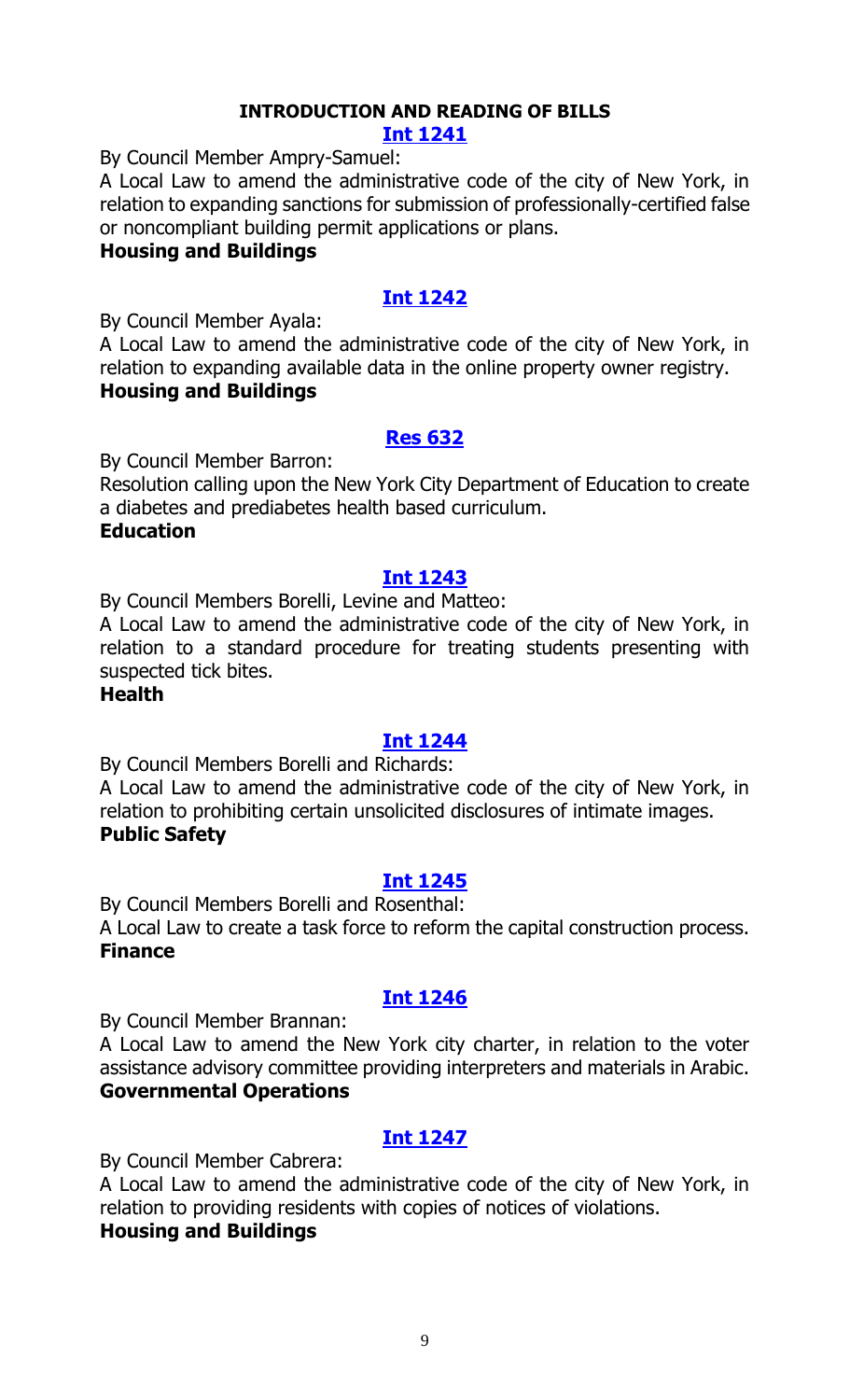By Council Member Cabrera:

A Local Law to amend the administrative code of the city of New York, in relation to parking permits for community board chairpersons.

#### **Transportation**

#### **[Res 633](https://legistar.council.nyc.gov/LegislationDetail.aspx?ID=3763637&GUID=E5A85632-E8AC-4D9B-A052-05E4F99BD292&Options=ID|&Search=)**

By Council Member Cabrera:

Resolution condemning the Trump Administration's response to Hurricane María.

#### **Civil and Human Rights**

#### **[Res 634](https://legistar.council.nyc.gov/LegislationDetail.aspx?ID=3763638&GUID=AE092E5B-5549-47C7-B0FF-41C7CACDDA5D&Options=ID|&Search=)**

By Council Member Cabrera:

Resolution calling upon the United States Congress to pass, and the President to sign, the U.S. Territorial Relief Act of 2018, to provide comprehensive debt relief for Puerto Rico and other U.S. territories affected by Hurricanes Irma and María.

#### **Civil and Human Rights**

#### **[Int 1249](https://legistar.council.nyc.gov/LegislationDetail.aspx?ID=3763007&GUID=47A65476-2F65-4FA1-A2A5-A966A3464434&Options=ID|&Search=)**

By Council Members Cabrera and Diaz:

A Local Law to amend the administrative code of the city of New York, in relation to repealing the critical driver program and amending the persistent violators program relating to drivers of taxicabs and for-hire vehicles **For-Hire Vehicles**

#### **[Int 1250](https://legistar.council.nyc.gov/LegislationDetail.aspx?ID=3763645&GUID=1B9B8689-094C-46D1-8F0C-8BB71C99E149&Options=ID|&Search=)**

By Council Members Cabrera, Espinal, Rodriguez, Salamanca and Ulrich: A Local Law to amend the administrative code of the city of New York, in relation to the operation of certain electric scooters.

#### **Transportation**

# **[Int 1251](https://legistar.council.nyc.gov/LegislationDetail.aspx?ID=3761080&GUID=19EFEA3A-ADFE-47E5-94E9-6F8DA9EF8B3E&Options=ID|&Search=)**

By Council Member Cohen:

A Local Law to amend the administrative code of the city of New York, in relation to a building energy efficiency grade.

#### **Environmental Protection**

#### **[Int 1252](https://legistar.council.nyc.gov/LegislationDetail.aspx?ID=3761079&GUID=6D07BB04-3355-4C2F-AC39-07C636842490&Options=ID|&Search=)**

By Council Member Constantinides and the Speaker (Council Member Johnson) (in conjunction with the Mayor):

A Local Law to amend the administrative code of the city of New York, in relation to establishing a sustainable energy loan program.

#### **Environmental Protection**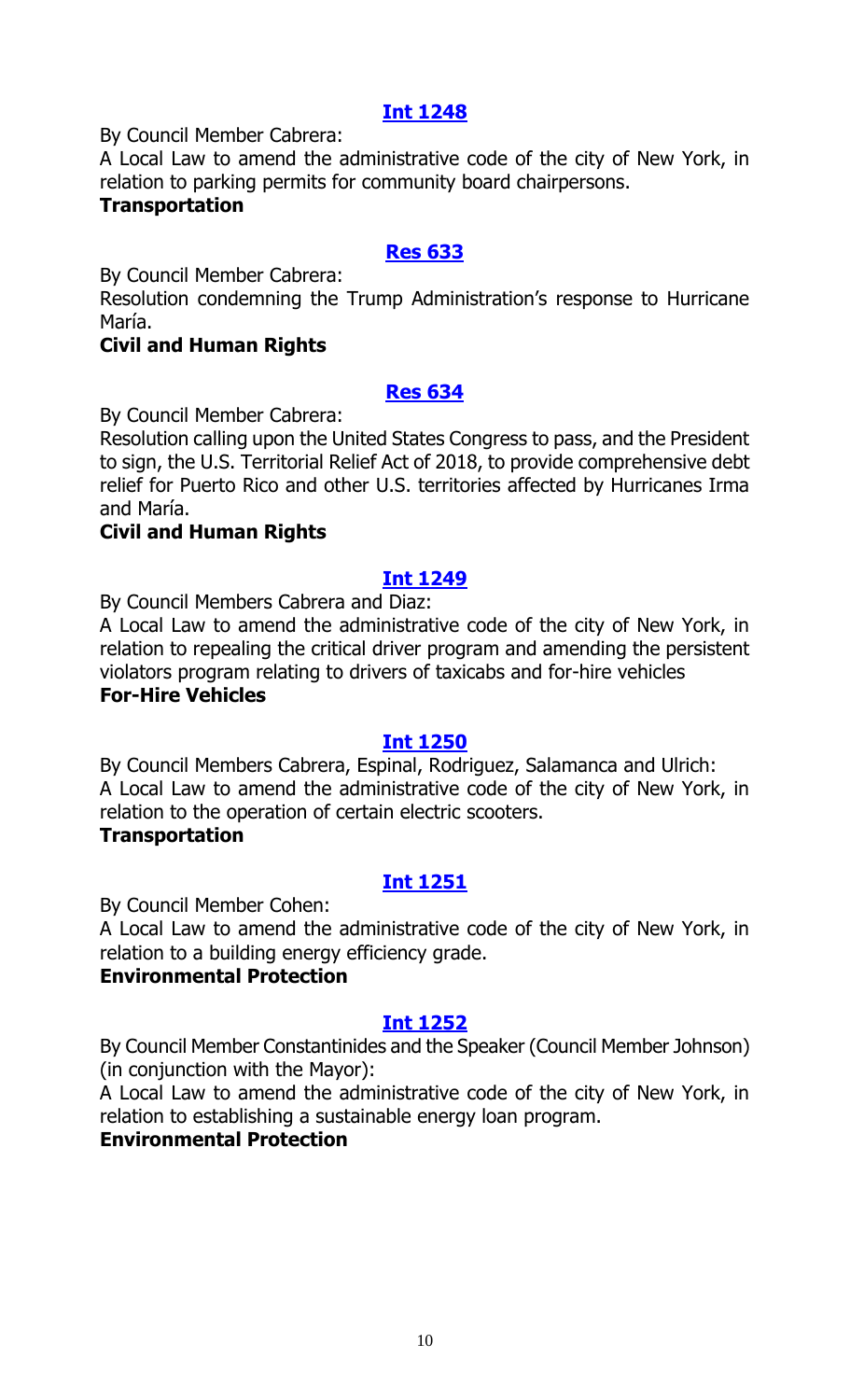By Council Member Constantinides, the Speaker (Council Member Johnson) and Council Members Torres, Kallos, Rosenthal, Levin, Rivera, Koo, Powers and Levine:

A Local Law to amend the New York city charter and the administrative code of the city of New York, in relation to the commitment to achieve certain reductions in greenhouse gas emissions by 2050.

#### **Environmental Protection**

#### **[Int 1254](https://legistar.council.nyc.gov/LegislationDetail.aspx?ID=3763633&GUID=5C8F6C21-8E05-4A03-8119-84E4333E17B3&Options=ID|&Search=)**

By Council Member Cornegy:

A Local Law to amend the administrative code of the city of New York, in relation to limiting the issuance of notices of violations to food service establishments during certain times.

#### **Health**

#### **[Int 1255](https://legistar.council.nyc.gov/LegislationDetail.aspx?ID=3763639&GUID=B4FDF3B5-1C4F-4340-B956-6FD85490EF0A&Options=ID|&Search=)**

By Council Member Cornegy:

A Local Law to amend the administrative code of the city of New York and the New York city building code, in relation to smoke detectors in Group M occupancies that are part of a mixed-use building.

#### **Housing and Buildings**

#### **[Int 1256](https://legistar.council.nyc.gov/LegislationDetail.aspx?ID=3763641&GUID=85AA3559-8CC7-41F8-938C-706DE27287E5&Options=ID|&Search=)**

By Council Member Cornegy:

A Local Law to amend the New York city fire code, in relation to fire safety plans for mixed-use buildings.

#### **Housing and Buildings**

# **[Int 1257](https://legistar.council.nyc.gov/LegislationDetail.aspx?ID=3762645&GUID=B8B599CD-BFE9-45E3-8688-3890830E2C54&Options=ID|&Search=)**

By Council Member Cornegy:

A Local Law to amend the administrative code of the city of New York, in relation to granting access to the department of buildings as a condition of obtaining a permit.

#### **Housing and Buildings**

#### **[Int 1258](https://legistar.council.nyc.gov/LegislationDetail.aspx?ID=3762646&GUID=A1C42284-594D-4EA4-B586-B2CDC33102B8&Options=ID|&Search=)**

By Council Member Cornegy:

A Local Law to amend the administrative code of the city of New York, in relation to mandating audits of the records of process servers.

### **Housing and Buildings**

#### **[Int 1259](https://legistar.council.nyc.gov/LegislationDetail.aspx?ID=3763632&GUID=6E055BAE-AFCB-479D-9C19-1BFB49B40587&Options=ID|&Search=)**

By Council Member Cornegy:

A Local Law to amend the administrative code of the city of New York, in relation to the collection of waste and recyclables from not-for-profit corporations by the department of sanitation.

**Sanitation and Solid Waste Management**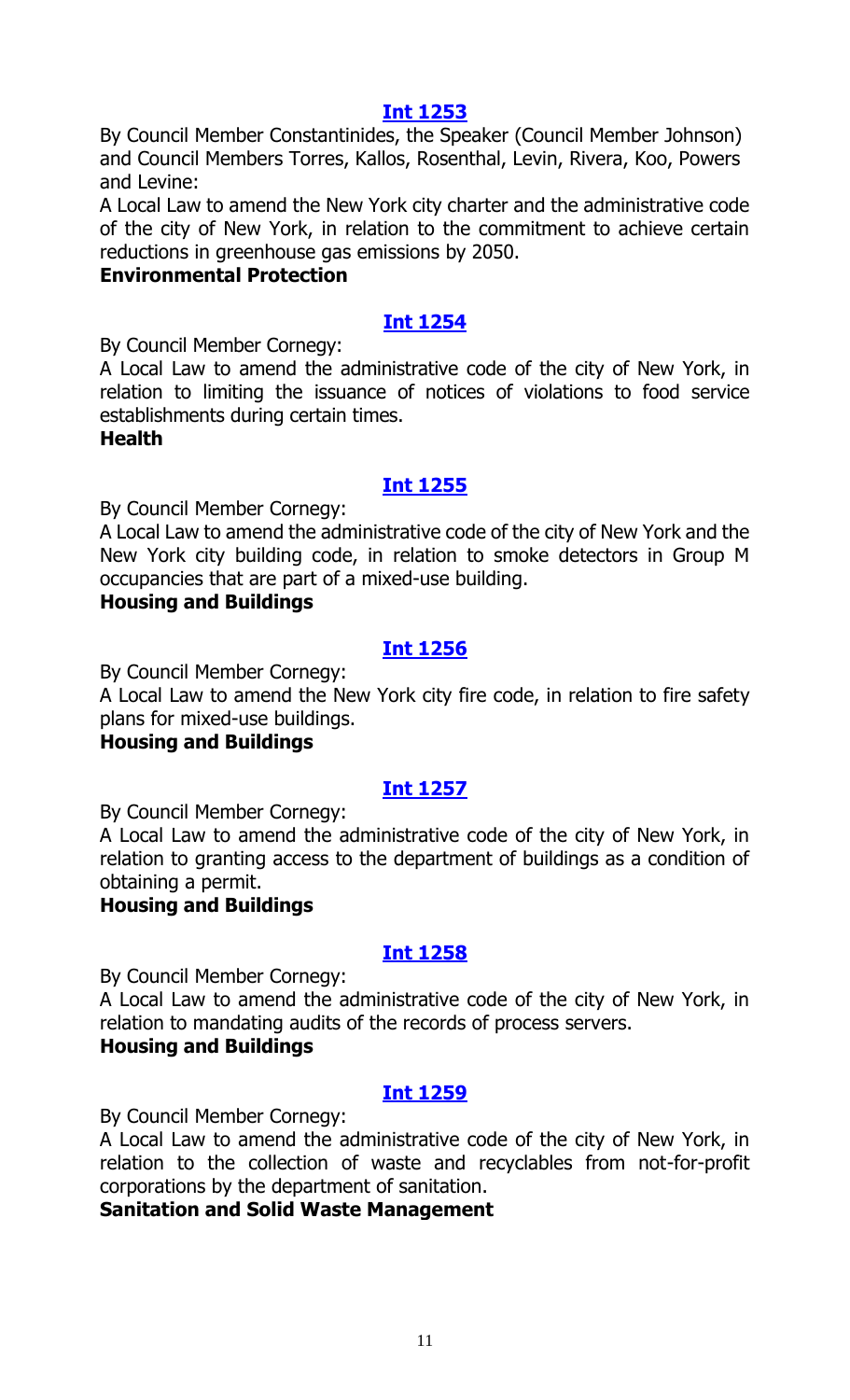# **Preconsidered [Int 1260](https://legistar.council.nyc.gov/LegislationDetail.aspx?ID=3755514&GUID=6EAE9F36-AC83-4527-B908-1910D193045F&Options=ID|&Search=)**

By Council Members Deutsch and Brannan (by request of the Bronx Borough President):

A Local Law to amend the administrative code of the city of New York, in relation to the curbs adjacent to a fire hydrant or bus stop.

#### **Transportation**

# **Preconsidered [Int 1261](https://legistar.council.nyc.gov/LegislationDetail.aspx?ID=3753838&GUID=EC7D01C8-7232-47C7-94F7-E36AFD9DA86C&Options=ID|&Search=)**

By Council Members Deutsch and Richards:

A Local Law to amend the New York city charter, in relation to requiring educational outreach within the office of prevention of hate crimes. **Public Safety**

# **Preconsidered [Int 1262](https://legistar.council.nyc.gov/LegislationDetail.aspx?ID=3757006&GUID=82B3186F-A7E4-44C6-9545-3E1689AE0322&Options=ID|&Search=)**

By Council Member Dromm:

A Local Law to amend the administrative code of the city of New York, in relation to interest rates applicable to installment agreements for the payment of property tax arrears, and to repeal subdivision c of section 11-312 and subdivision e of subdivision 313, relating to the interest rates recommended by the banking commission for the nonpayment of water and sewer rents **Finance**

# **[Res 635](https://legistar.council.nyc.gov/LegislationDetail.aspx?ID=3763634&GUID=174517CD-881C-499B-8532-91DFBC753E58&Options=ID|&Search=)**

By Council Member Dromm:

Resolution reaffirming the City of New York's continued commitment to civil rights protections of all minority groups, including women and members of the LGBQ-TGNC community, and condemning federal efforts to roll back such protections under the guise of "religious freedom" laws and regulations.

# **Civil and Human Rights**

# **[Int 1263](https://legistar.council.nyc.gov/LegislationDetail.aspx?ID=3763635&GUID=CACFB91D-857D-40AF-972B-D01A055EF09B&Options=ID|&Search=)**

By Council Member Espinal:

A Local Law to amend the administrative code of the city of New York, in relation to the definition of freelance worker.

# **Civil Service and Labor**

# **[Int 1264](https://legistar.council.nyc.gov/LegislationDetail.aspx?ID=3763646&GUID=5EEC4A3E-AF9D-4532-9E0E-2DE4333476F7&Options=ID|&Search=)**

By Council Members Espinal, Cabrera, Rodriguez and Salamanca: A Local Law to amend the administrative code of the city of New York, in relation to the operation of certain electric bicycles.

# **Transportation**

# **[Int 1265](https://legistar.council.nyc.gov/LegislationDetail.aspx?ID=3763647&GUID=F17D910C-F8D7-4F62-BF66-3D106BF58E2A&Options=ID|&Search=)**

By Council Members Espinal, Cabrera, Rodriguez and Salamanca: A Local Law in relation to a conversion program for pedal-assist electric bicycles.

# **Transportation**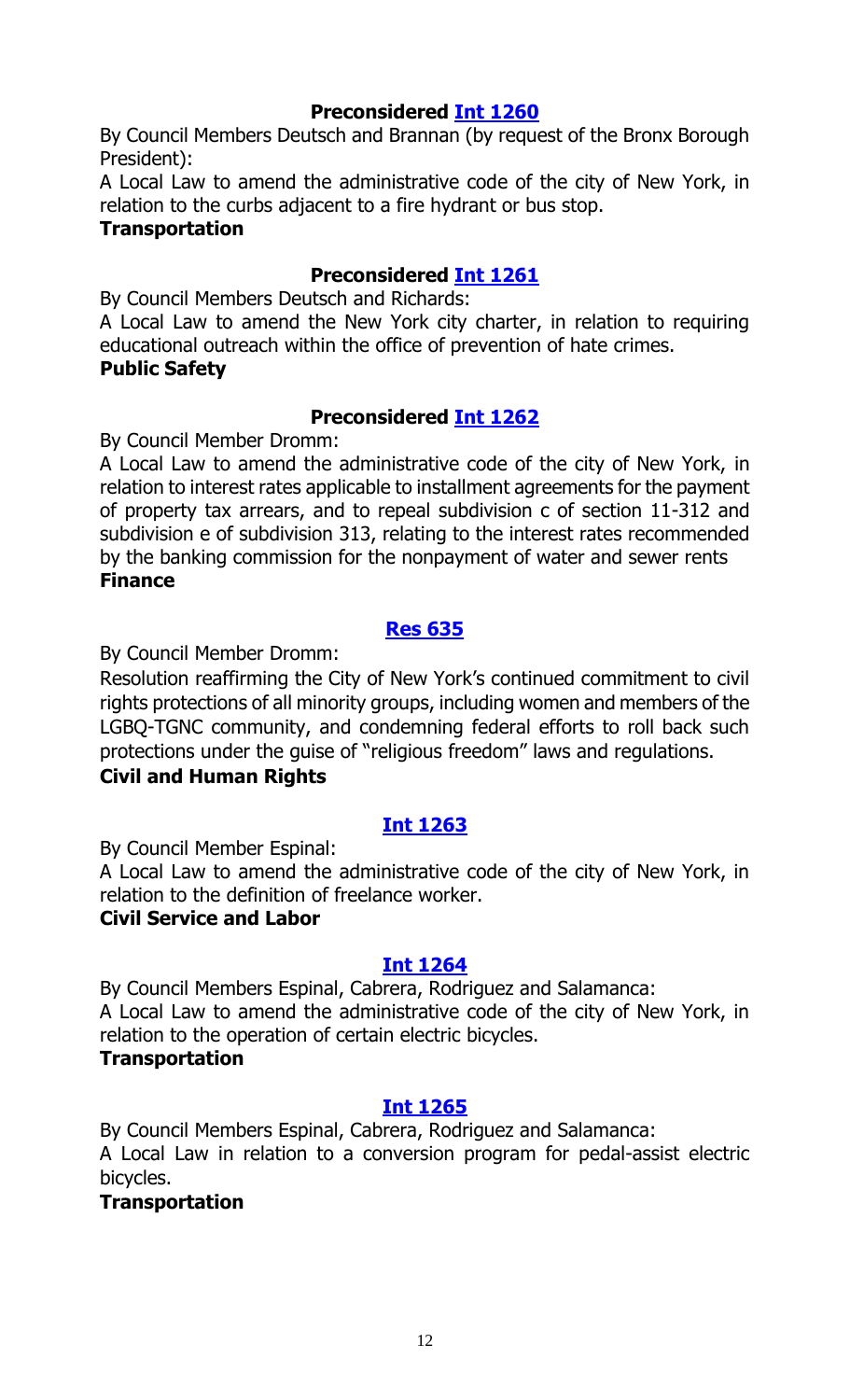By Council Members Espinal, Cabrera, Rodriguez and Salamanca: A Local Law to amend the administrative code of the city of New York, in relation to a pilot program for shared electric scooters.

### **Transportation**

# **[Int 1267](https://legistar.council.nyc.gov/LegislationDetail.aspx?ID=3763658&GUID=17A24778-CCCC-4A6D-AE5D-AD9D4F447898&Options=ID|&Search=)**

By Council Member Eugene:

A Local Law to create a task force to provide assistance to people affected by Alzheimer's disease.

### **Aging**

# **[Int 1268](https://legistar.council.nyc.gov/LegislationDetail.aspx?ID=3763653&GUID=4294B81F-35E1-410F-A91A-C9D9F2798724&Options=ID|&Search=)**

By Council Member Eugene:

A Local Law to amend the administrative code of the city of New York, in relation to payment of notices of violation for parking violations at check cashing businesses.

#### **Finance**

# **[Int 1269](https://legistar.council.nyc.gov/LegislationDetail.aspx?ID=3763657&GUID=7E09D187-7434-4BF9-A943-A522D1916D62&Options=ID|&Search=)**

By Council Member Eugene:

A Local Law to amend the administrative code of the city of New York, in relation to requiring police officers to receive training related to recognizing and interacting with individuals with autism.

### **Public Safety**

#### **[Res 636](https://legistar.council.nyc.gov/LegislationDetail.aspx?ID=3763654&GUID=16ABA0D4-822C-4360-940B-4D0B64B50DE4&Options=ID|&Search=)**

By Council Member Eugene:

Resolution calling upon Congress to continue annual increases in funding for the research and treatment of Alzheimer's disease, while also rejecting future efforts to cut funding in this area.

# **Aging**

# **[Res 637](https://legistar.council.nyc.gov/LegislationDetail.aspx?ID=3763656&GUID=91B546B2-82A8-4C8A-821A-CA2F0BA2094E&Options=ID|&Search=)**

By Council Member Eugene:

Resolution calling on the United States Department of Health and Human Services and the New York State Department of Health to create a special commission to address health emergencies and infectious diseases. **Health**

# **[Res 638](https://legistar.council.nyc.gov/LegislationDetail.aspx?ID=3763655&GUID=D096E795-45FB-4EE2-BF89-95799DB208D2&Options=ID|&Search=)**

By Council Member Eugene:

Resolution calling on the New York State Department of Health to create stand-alone, self-contained isolation centers or units for the treatment of patients with infectious disease due to epidemic, including highly contagious and airborne diseases.

**Health**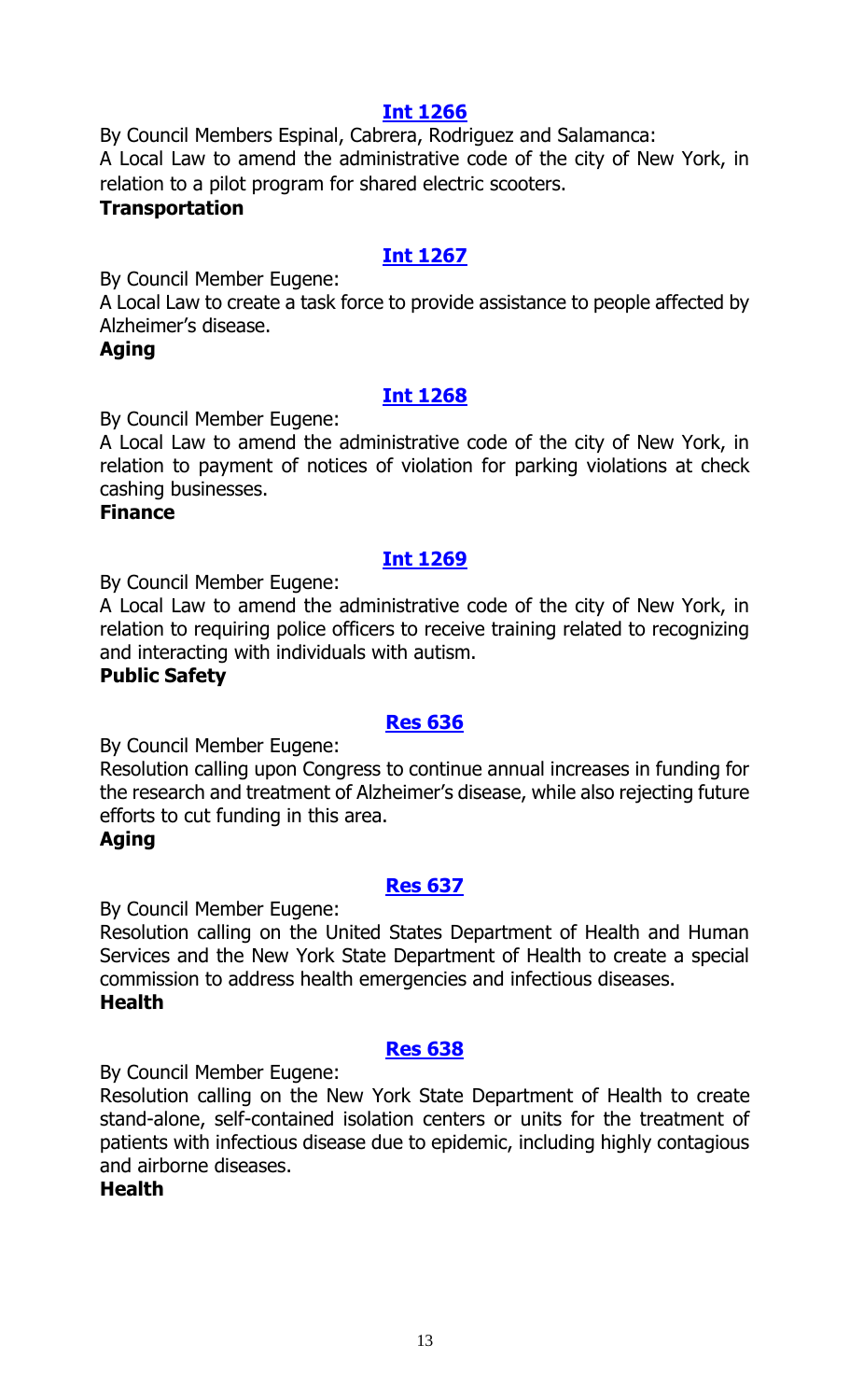By Council Member Gjonaj:

A Local Law to amend the administrative code of the city of New York, in relation to increasing penalties for attacks by dangerous dogs. **Health**

### **[Int 1271](https://legistar.council.nyc.gov/LegislationDetail.aspx?ID=3763660&GUID=E15533A3-B86C-42E0-9537-6B5372520492&Options=ID|&Search=)**

By Council Members Gjonaj, Cohen, Chin, Gibson and Holden: A Local Law to amend the administrative code of the city of New York, in relation to protecting the identities of victims of crimes of violence. **Public Safety**

### **[Res 639](https://legistar.council.nyc.gov/LegislationDetail.aspx?ID=3763659&GUID=74410A4D-7116-4848-97AD-DC64D41E102B&Options=ID|&Search=)**

By Council Member Gjonaj:

Resolution declaring November 28th as Albanian Independence Day in the city of New York.

# **Cultural Affairs, Libraries and International Intergroup Relations**

### **[Int 1272](https://legistar.council.nyc.gov/LegislationDetail.aspx?ID=3755833&GUID=7FA0E514-296F-432D-8065-EB95FC0CDE3E&Options=ID|&Search=)**

By Council Members Grodenchik and Levine:

A Local Law to amend the administrative code of the city of New York, in relation to amending reporting and donor disclosure requirements for organizations affiliated with elected officials.

#### **Standards and Ethics**

### **[Int 1273](https://legistar.council.nyc.gov/LegislationDetail.aspx?ID=3763666&GUID=6B0845FB-09ED-40A4-87A1-08254CED9139&Options=ID|&Search=)**

By Council Member Lancman:

A Local Law in relation to the creation of a retail resurgence taskforce. **Small Business**

#### **[Int 1274](https://legistar.council.nyc.gov/LegislationDetail.aspx?ID=3762643&GUID=CC4B41AF-B49A-4BBF-BAB0-55E52AE2262E&Options=ID|&Search=)**

By Council Member Levine:

A Local Law to amend the administrative code of the city of New York, in relation to requiring landlords to obtain and provide tenants with the previous four years of rental history.

#### **Housing and Buildings**

# **[Int 1275](https://legistar.council.nyc.gov/LegislationDetail.aspx?ID=3762663&GUID=25872FA1-A811-456F-AA9A-92582294B9FB&Options=ID|&Search=)**

By Council Member Powers:

A Local Law to amend the administrative code of the city of New York, in relation to denying permits for occupied buildings.

### **Housing and Buildings**

# **[Int 1276](https://legistar.council.nyc.gov/LegislationDetail.aspx?ID=3763668&GUID=F95CEA53-F549-4A33-BF2F-790EA109B1B9&Options=ID|&Search=)**

By Council Members Powers and Vallone:

A Local Law to amend the administrative code of the city of New York, in relation to the creation of a tourism economy dashboard.

#### **Economic Development**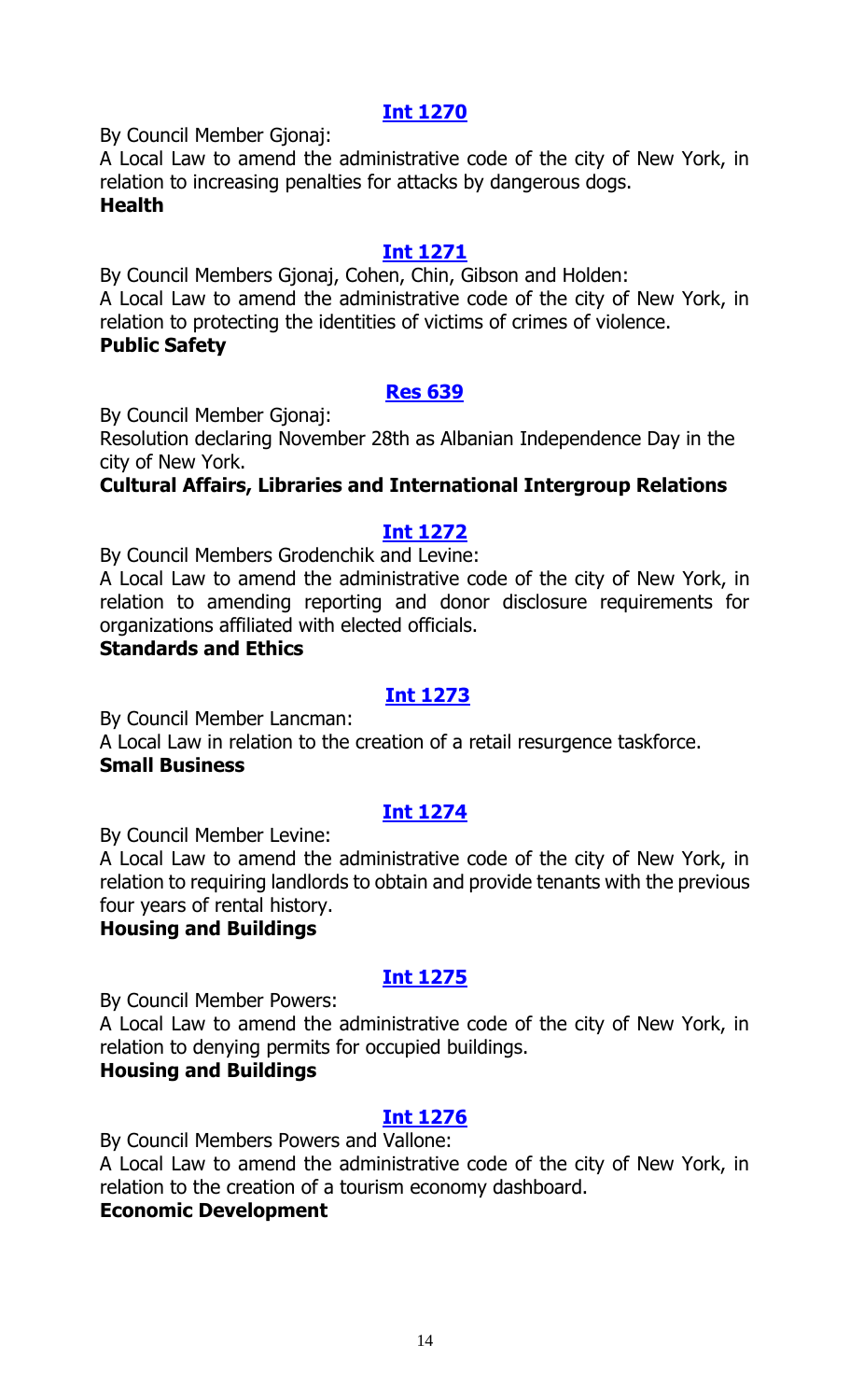By the Public Advocate (Ms. James):

A Local Law to amend the administrative code of the city of New York, in relation to preliminary inspections.

#### **Housing and Buildings**

## **[Int 1278](https://legistar.council.nyc.gov/LegislationDetail.aspx?ID=3762662&GUID=41EC4FA6-D077-41E5-9267-B7CD1C79D8AD&Options=ID|&Search=)**

By Council Member Rivera:

A Local Law to amend the administrative code of the city of New York, in relation to requiring heightened review of tenant protection plans and increased enforcement of building code standards.

#### **Housing and Buildings**

# **[Int 1279](https://legistar.council.nyc.gov/LegislationDetail.aspx?ID=3762664&GUID=0991D341-B8AC-4F6C-B397-81922B033E5F&Options=ID|&Search=)**

By Council Member Rosenthal:

A Local Law to amend the administrative code of the city of New York, in relation to requiring the department of buildings and the department of housing preservation and development to audit a certain percentage of certifications of correction.

#### **Housing and Buildings**

# **[Int 1280](https://legistar.council.nyc.gov/LegislationDetail.aspx?ID=3762661&GUID=8E522999-0AF5-4218-BDBF-EAC8A4D933D2&Options=ID|&Search=)**

By Council Member Rosenthal:

A Local Law to amend the administrative code of the city of New York, in relation to the tenant protection plan and penalties for false statements relating to tenant occupancy on certain construction documents.

# **Housing and Buildings**

# **[Int 1281](https://legistar.council.nyc.gov/LegislationDetail.aspx?ID=3763665&GUID=7800AFC9-D8B1-41FD-9C31-172565712686&Options=ID|&Search=)**

By Council Members Torres, Espinal, Powers and Deutsch:

A Local Law to amend the administrative code of the city of New York, in relation to prohibiting retail establishments from refusing to accept payment in cash.

# **Consumer Affairs and Business Licensing**

# **[Int 1282](https://legistar.council.nyc.gov/LegislationDetail.aspx?ID=3763667&GUID=C6C1C4F8-BE3D-4755-B131-EFA3D7B28DB2&Options=ID|&Search=)**

By Council Member Treyger:

A Local Law to amend the New York city charter, in relation to the voter assistance advisory committee providing poll site interpreters in all designated citywide languages.

# **Governmental Operations**

#### **[Int 1283](https://legistar.council.nyc.gov/LegislationDetail.aspx?ID=3763673&GUID=B1A79ADF-F241-454C-96BA-CC419CC6D602&Options=ID|&Search=)**

By Council Member Treyger (by request of the Manhattan Borough President): A Local Law to amend the administrative code of the city of New York, in relation to reporting on food and nutrition education in New York city schools **Education**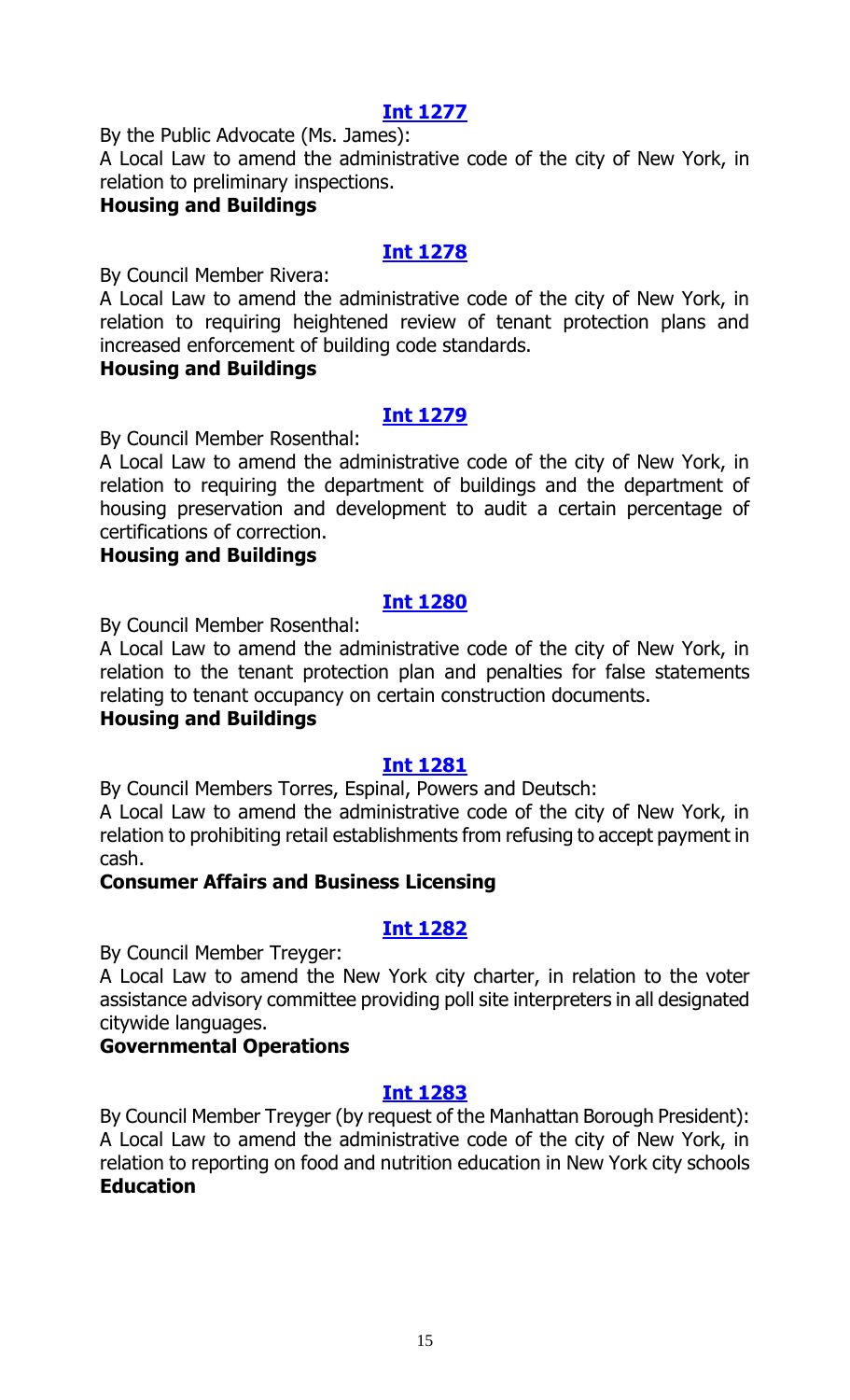#### **[Res 640](https://legistar.council.nyc.gov/LegislationDetail.aspx?ID=3763675&GUID=67A42D40-924A-4E30-87B9-7CE0B1C845AB&Options=ID|&Search=)**

By Council Member Treyger:

Resolution calling upon the New York City Department of Education to place an escort or attendant on board all public school buses. **Education**

#### **[Res 641](https://legistar.council.nyc.gov/LegislationDetail.aspx?ID=3763676&GUID=58F87DB5-0AD3-4E51-9DDE-02EF680D3047&Options=ID|&Search=)**

By Council Members Williams and Levin:

Resolution calling on the coordination of the New York State Division of Criminal Justice Services (DCJS), the New York State Office of Court Administration, and New York City District Attorneys to expunge the records of all city misdemeanor marijuana convictions.

#### **Justice System**

# **[L.U. 278](https://legistar.council.nyc.gov/LegislationDetail.aspx?ID=3761896&GUID=B74FBA24-A258-4760-A1D7-3A376B2D907C&Options=ID%7c&Search=)**

By Council Member Salamanca:

Application No. **20195120 SCR** submitted by the New York City School Construction Authority pursuant to Section 1731 of the New York City School Construction Authority Act for the site selection of property located at Block 683, Portion of Lot 1, for the construction of a new, approximately 456-seat primary school facility (replacement for Richard H. Hungerford School, R86), Borough of Staten Island, Community School District 31, Community District 2, Council District 50.

#### **Landmarks, Public Siting and Maritime Uses**

### **[L.U.](https://legistar.council.nyc.gov/LegislationDetail.aspx?ID=3761897&GUID=39298A52-313A-44FB-B393-DC2347981B6F&Options=ID|&Search=) 279**

By Council Member Salamanca:

Application No. **20195180 HAM (Victory Plaza)** submitted by the New York City Department of Housing Preservation and Development pursuant to Article 16 of the General Municipal Law for an amendment of a previously approved Urban Development Action Area Project, for property located at 3-11 West 118th Street and 1460-1472  $5<sup>th</sup>$  Avenue (Block 1717, Lots 28 and 33 – formerly Lots 28-40), Borough of Manhattan, Community District 10, Council District 9.

#### **Planning, Dispositions and Concessions**

#### **[L.U.](https://legistar.council.nyc.gov/LegislationDetail.aspx?ID=3761898&GUID=35A001BA-269A-4A79-B790-A9ABCEC7E99D&Options=ID|&Search=) 280**

By Council Member Salamanca:

Application No. **C 180344 ZMK (29 Jay Street Rezoning)** submitted by Forman Ferry, LLC pursuant to Sections 197-c and 201 of the New York City Charter for the amendment of the Zoning Map, Section No. 12d by changing from an M1-4/R8A District to an M1-6/R8X District property bounded by Jay Street, John Street, a line 150 feet easterly of Jay Street, and Plymouth Street, Borough of Brooklyn, Council District 33, Community District 2.

#### **Zoning & Franchises**